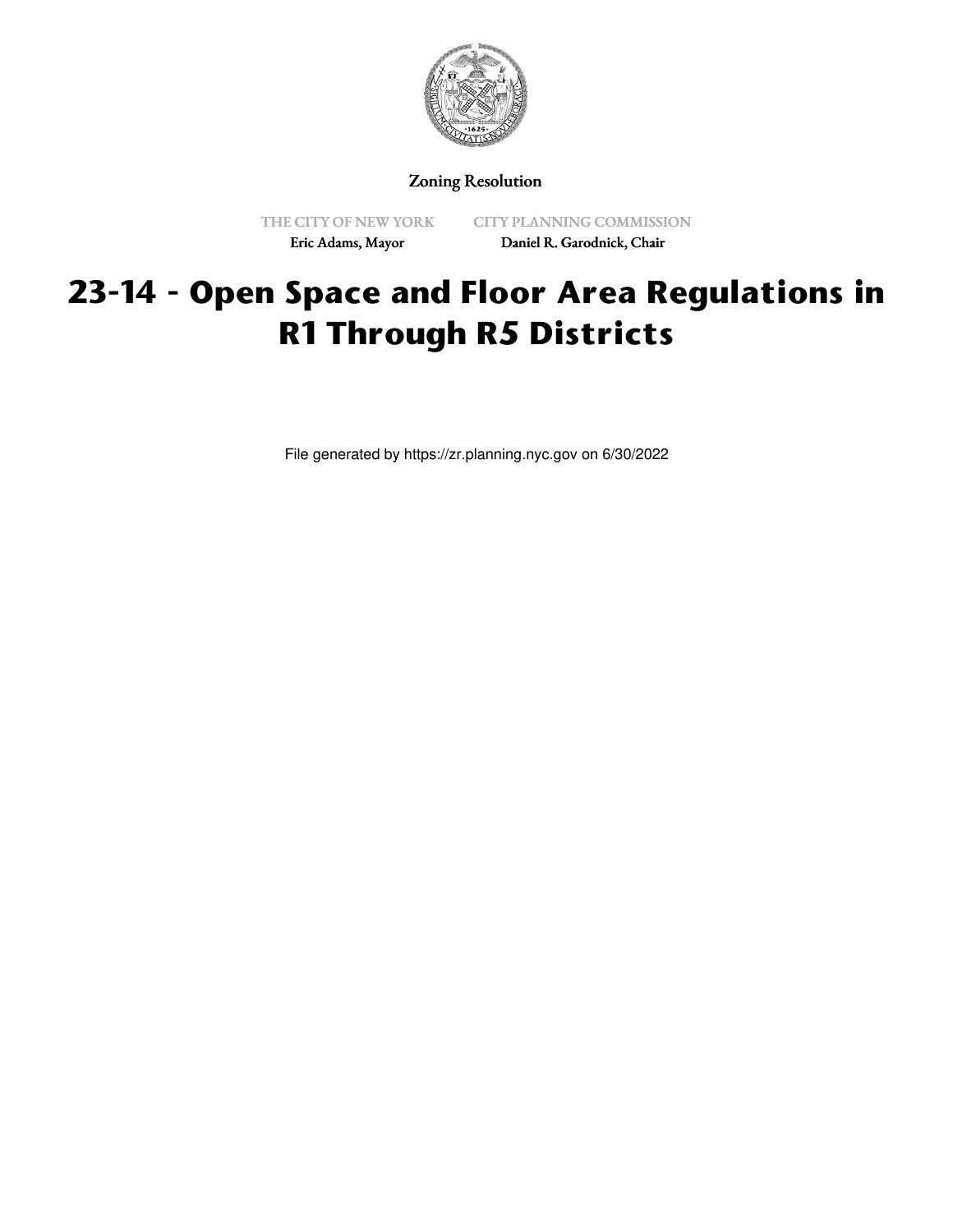## **23-14 - Open Space and Floor Area Regulations in R1 Through R5 Districts**

LAST AMENDED 3/22/2016

#### R1 R2 R3 R4 R5

In the districts indicated for any #zoning lot#, the minimum required #open space# or #open space ratio# shall not be less than set forth in this Section, and the maximum #lot coverage# shall not exceed the #lot coverage# as set forth in this Section. Any given #lot area# or area of #open space# shall be counted only once in determining the #floor area ratio#, the amount of #open space# or the #open space ratio#.

In R1 and R2 Districts without a letter suffix, the #floor area# and #open space# provisions of Section 23-141 shall apply. In R1 and R2 Districts with a letter suffix, and R3, R4 and R5 Districts, the provisions of Section 23-142 shall apply.

In R4 and R5 Districts without a letter suffix, the provisions of Section 23-143 shall apply to #buildings# utilizing the optional provisions for a #predominantly built-up area#. In R3-2, R4 and R5 Districts without a letter suffix, the provisions of Section 23-144 shall apply to #affordable independent residences for seniors#.

For #zoning lots# with #buildings# containing multiple #uses# or multiple #buildings# with different #uses#, the maximum #floor area ratio# for each #use# shall be as set forth in the applicable provisions of this Section, inclusive, or Section 24-10 (FLOOR AREA AND LOT COVERAGE REGULATIONS), inclusive, provided the total of all such #floor area ratios# does not exceed the greatest #floor area ratio# permitted for any such #use# on the #zoning lot#. However, for #zoning lots# providing #affordable independent residences for seniors# and other #residential uses#, the sum of all #floor area# allocated to #uses# other than #affordable independent residences for seniors# on the #zoning lot# shall not exceed the maximum #floor area ratio# permitted for #residential uses# set forth in Sections 23-142 or 23-143, as applicable.

Where #floor area# in a #building# is shared by multiple #uses#, the #floor area# for such shared portion shall be attributed to each #use# proportionately, based on the percentage each #use# occupies of the total #floor area# of the #zoning lot#, less any shared #floor area#.

In addition to complying with the provisions of this Section, all #zoning lots# shall be subject to the provisions set forth in Section 23-22 (Maximum Number of Dwelling Units) as well as all other applicable #bulk# regulations as set forth in this Chapter.

## **23-141 - Open space and floor area regulations in R1 and R2 Districts without a letter suffix**

LAST AMENDED 3/22/2016

#### R1 R2

In the districts indicated, except R1-2A, R2A and R2X Districts, the minimum required #open space ratio# shall be 150.0, and the maximum #floor area ratio# shall be 0.50.

# **23-142 - Open space and floor area regulations in R1 and R2 Districts with a letter suffix and R3 through R5 Districts**

LAST AMENDED 3/22/2016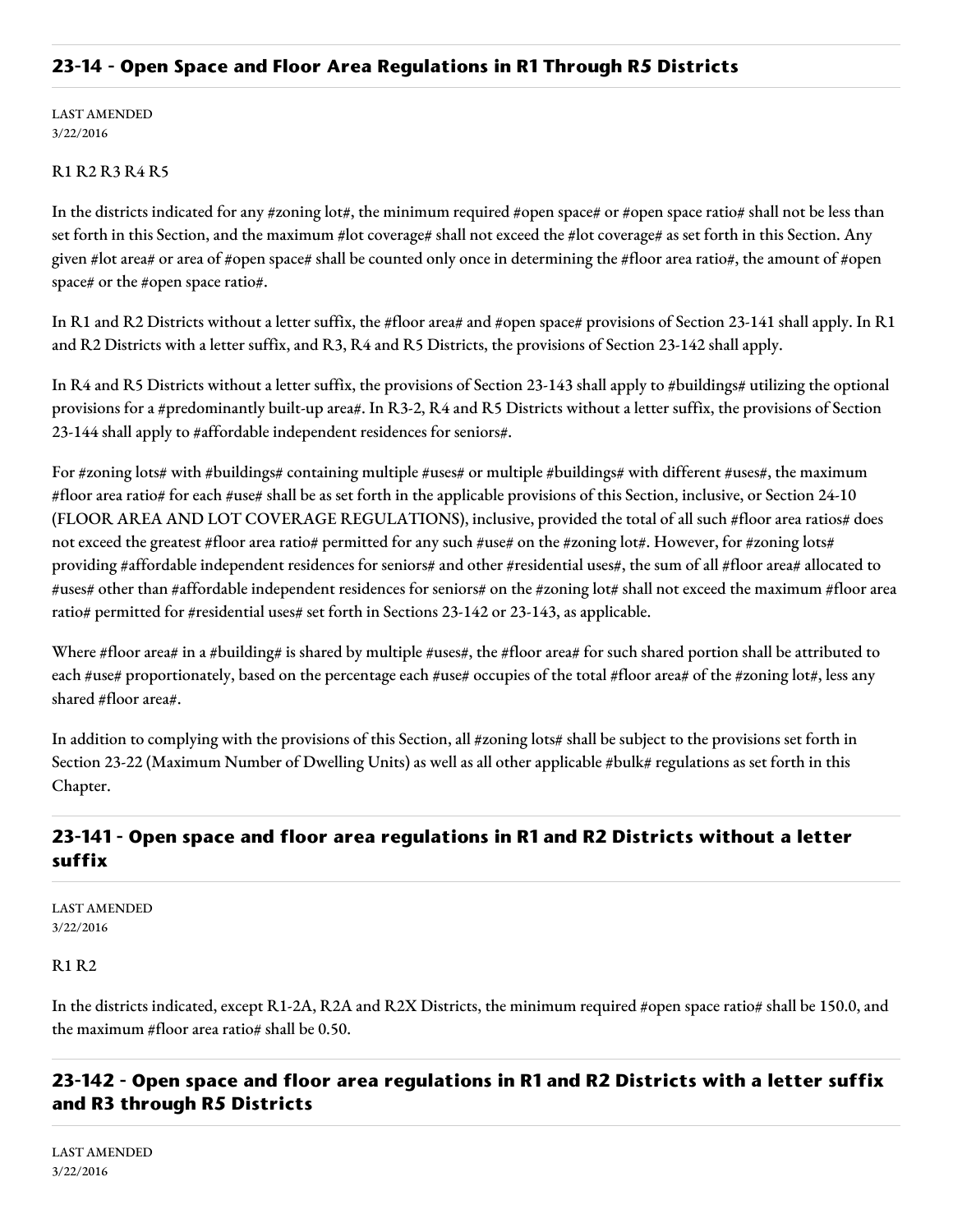### R1 R2 R3 R4 R5

In R1 and R2 Districts with a letter suffix and R3 through R5 Districts, the maximum #lot coverage#, minimum #open space# and maximum #floor area ratio# shall be as set forth in the following table:

| District         | Maximum #Lot<br>Coverage# (in percent)  | Minimum Required<br>#Open Space# (in<br>percent) | Maximum #Floor<br>Area Ratio# |
|------------------|-----------------------------------------|--------------------------------------------------|-------------------------------|
| $R1-2A$          | 30                                      | 70                                               | .50                           |
| R2A              | 30                                      | 70                                               | .50                           |
| R2X              | $N/A$ — governed by #yard# requirements |                                                  | .85                           |
| R3-1 R3-2        | 35                                      | 65                                               | .50                           |
| R3AR3X           | $N/A$ — governed by #yard# requirements |                                                  | .50                           |
| R4               | 45                                      | 55                                               | .75                           |
| <b>R4-1 R4A</b>  | $N/A$ — governed by #yard# requirements |                                                  | .75                           |
| R4B              | 55                                      | 45                                               | .90                           |
| R <sub>5</sub>   | 55                                      | 45                                               | 1.25                          |
| R <sub>5</sub> A | $N/A$ — governed by #yard# requirements |                                                  | 1.10                          |
| R5B              | 55                                      | 45                                               | 1.35                          |
| R <sub>5</sub> D | $60*$                                   | $40*$                                            | 2.00                          |

For #corner lots#, the maximum #lot coverage# shall be 80 percent and the minimum required #open space# shall be 20 percent

In addition, the following rules shall apply:

(a) In R2X, R3, R4, R4A and R4-1 Districts, except R3, R4A and R4-1 Districts within #lower density growth management areas#, the #floor area ratio# in the table in this Section may be increased by up to 20 percent provided that any such increase in #floor area# is located directly under a sloping roof which rises at least three and one half inches in vertical distance for each foot of horizontal distance and the structural headroom of such #floor area# is between five and eight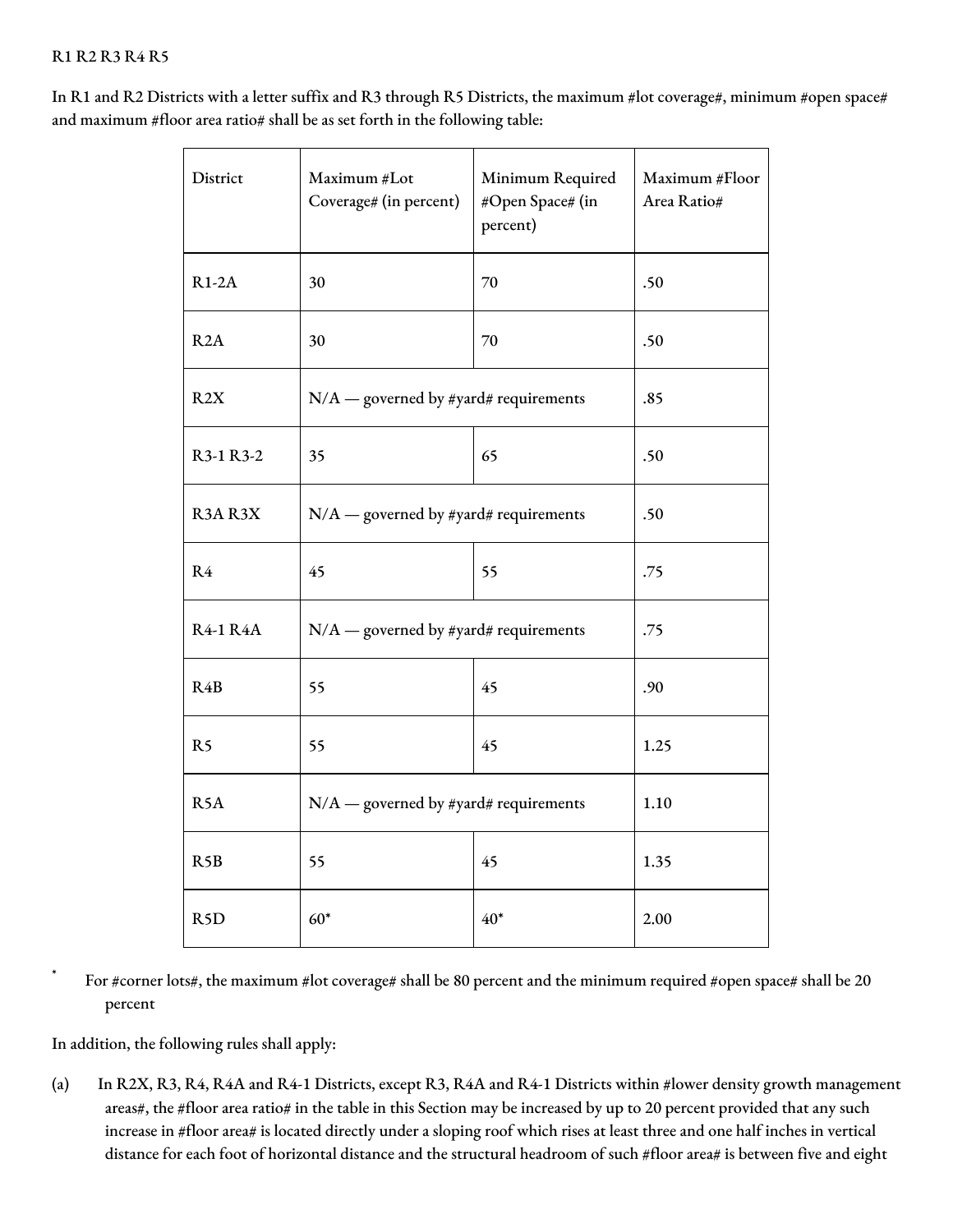feet.

- (b) In R3, R4-1 and R4A Districts in #lower density growth management areas#, the #floor area ratio# in the table in this Section may be increased by up to 20 percent provided that any such increase in #floor area# is located in any portion of a #building# covered by a sloping roof that rises at least seven inches in vertical distance for each foot of horizontal distance.
- (c) In R3, R4 and R5 Districts, the permitted #floor area# of a #single-# or #two-family# #detached# or #semi-detached# #residence# #developed# after June 30, 1989, may be increased by up to 300 square feet if at least one enclosed #accessory# off-street parking space is provided in a garage located, wholly or partly, in the #side lot ribbon# pursuant to Sections 23-12 (Permitted Obstructions in Open Space), paragraph (e), 23-441 (Location of garages in side yards of corner lots) or 23-442 (Location of garages in side yards of other zoning lots).
- (d) In R1-2A Districts and in R3, R4-1 and R4A Districts within #lower density growth management areas#, the permitted #floor area# of a #single-# or #two-family# #detached# or #semi-detached# #residence# may be increased by up to 300 square feet for one parking space and up to 500 square feet for two parking spaces provided such spaces are in a garage located, wholly or partly, in the #side lot ribbon# pursuant to Sections 23-12, paragraph (e), 23-441 or 23-442, except that in R1-2A Districts, such parking spaces need not be located in the #side lot ribbon#.
- (e) In R2A Districts, the permitted #floor area# may be increased by up to 300 square feet for a detached garage located in a #rear yard#, except where a parking space is provided within a #building# containing #residences#.
- (f) In R3 Districts, except for #zoning lots# containing #single-#, #two-# or three-#family# #residences#, 50 percent of the required #open space# on a #zoning lot#, except such #open space# in a #front yard#, shall have a minimum dimension of 12 feet and shall not be used for driveways, private streets, open or enclosed #accessory# off-street parking spaces or open or enclosed #accessory# off-street loading berths.
- (g) In R4 and R5 Districts, except for #zoning lots# containing #single-#, #two-# or three-#family# #residences#, 33 percent of the required #open space# on a #zoning lot#, except such #open space# in a #front yard# or, in R5D Districts, the open area between the #street line# and #street wall# of a #building# or its prolongation, shall have a minimum dimension of 12 feet and shall not be used for driveways, private streets, open or enclosed #accessory# off-street parking spaces, or open or enclosed #accessory# off-street loading berths.

## **23-143 - Optional regulations for predominantly built-up areas**

LAST AMENDED 3/22/2016

#### R4 R5

In the districts indicated without a letter suffix, the maximum #floor area ratio# and #lot coverage# and the minimum required #open space# for any #zoning lot# utilizing the special optional regulations of a #predominantly built-up area# are set forth in the following table:

| District | Maximum #Lot<br>Coverage# (in<br>percent) | Minimum Required<br>#Open Space# (in<br>percent) | Maximum #Floor<br>Area Ratio# |
|----------|-------------------------------------------|--------------------------------------------------|-------------------------------|
| R4       | 55                                        | 45                                               | 1.35                          |